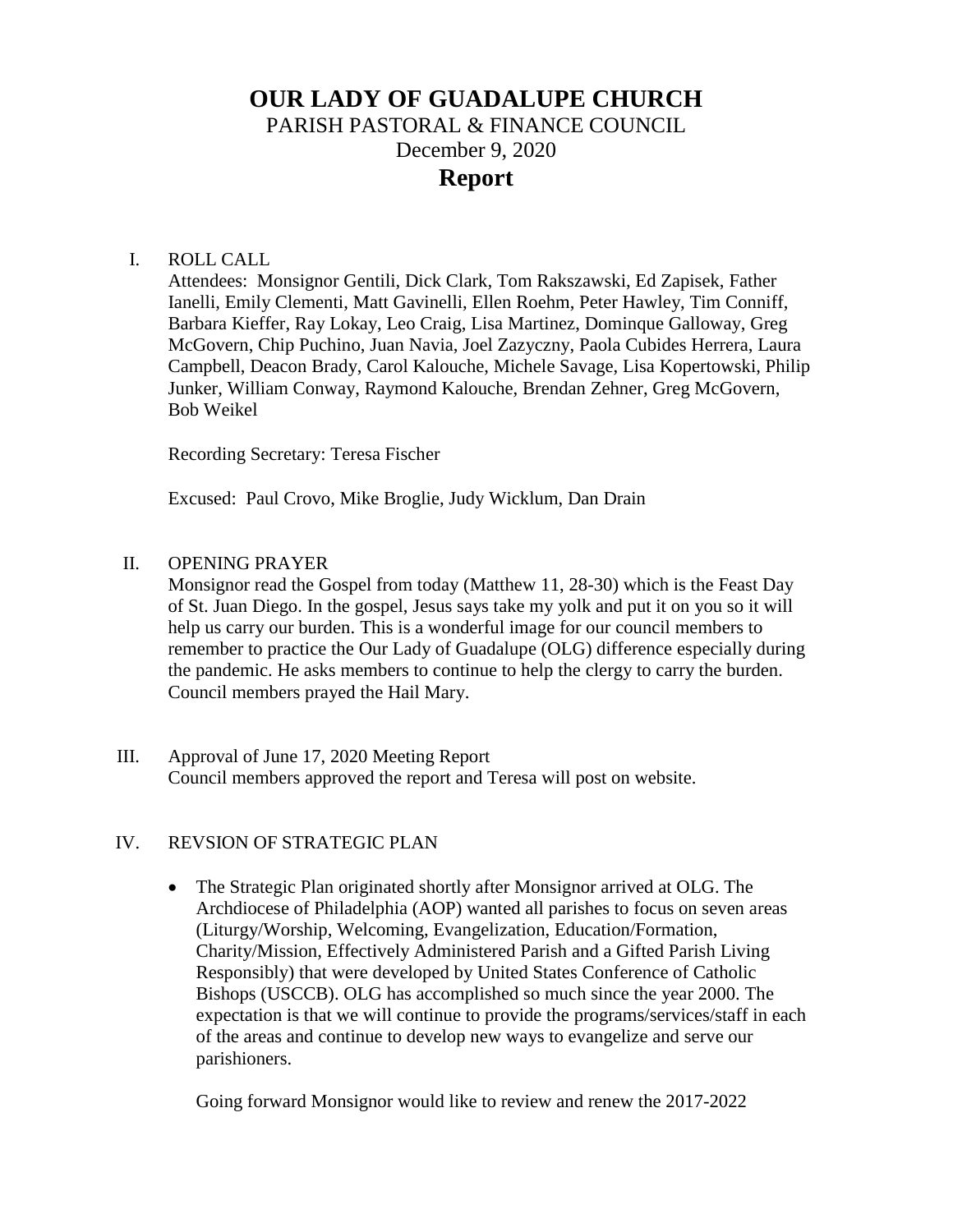Strategic Plan and the Strategic Plan Tracker in order to focus on the three main areas of Outreach/Evangelization, Organization/Institution Review and Fiscal Responsibility/Stewardship. The tracker is a living, breathing document and puts the plan into a condensed form. Furthermore, we will propose an addendum which will extend the Strategic Plan from 2021-2026. Monsignor will work with Juan Navia and Matt Gavinelli to put together a draft of the document for discussion at the upcoming Pastoral and Finance Council meetings.

- Report from Pastoral Council
	- 1) Safety and Security Bob Weikel

The parish is installing two license plate reader cameras at both entrances/exits to the parish campus and a new security system to identify visitors at the Parish Life Center (PLC). The license plate reader camera project is over budget due to complications with installation. In addition, the parish will soon receive the \$25K grant from the State of PA.

2) Use of Technology – Deacon Brady / Teresa Fischer Generally, the livestream is going very well. The parish has experienced some glitches due to the interference between the livestream cameras and the security cameras. In addition to Mass, some funerals and a wedding, OLG is regularly livestreaming other parish events such as the Women's Advent Morning of Reflection and a Respect Life Program.

The TVS in PLC have been updated with switchers so we can view livestream Mass to accommodate overflow seating. We plan to utilize this new technology for the OLG Feast Day Mass this weekend and will use again for Christmas Masses, if needed.

The parish emailed our first parish survey via Flocknotes to access parishioner attendance plans for Christmas Mass. The survey was well received and we had an excellent response. Facebook and Instagram are consistently used and we continue to get more followers and positive comments on social media.

Monsignor would like to form a new technology committee to assist the staff and clergy to use our new technology correctly and appropriately. Deacon commented that there are many unchurched people and the Catholic Church is losing people. We have learned that digital tools are very effective in reaching people.

3) Hispanic Community Ministry – Paola Herrara Paola would like to integrate our Spanish-speaking parishioners even more into the parish community. Despite the pandemic, the Hispanic community has grown tremendously. The next step is to integrate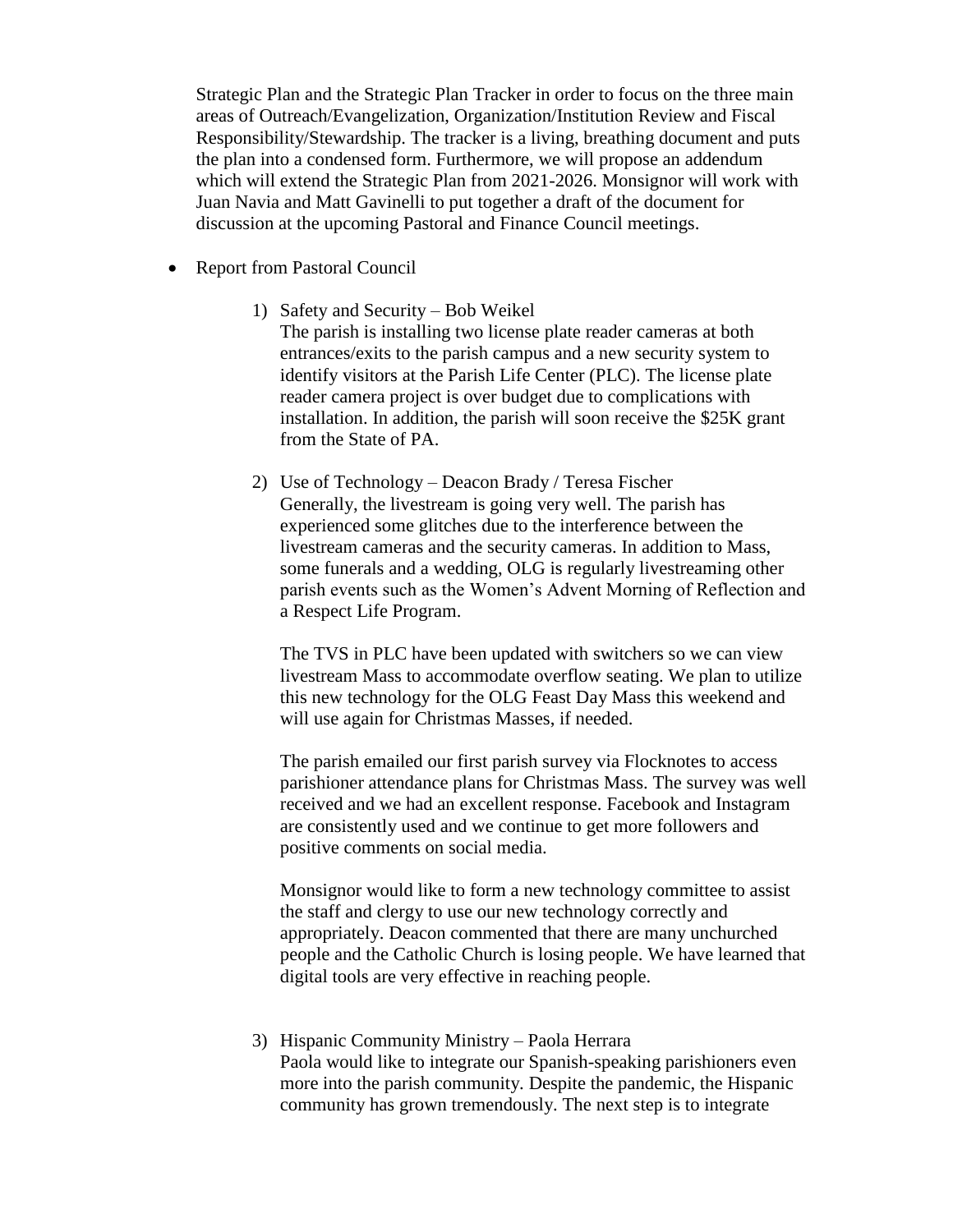these families at an even deeper level. Ideally, she would like to have Mass in Spanish more frequently. These families are full members of our community as the children are registered in PREP, sacraments are being held and RCIA has a Spanish track. In addition, the parish website has a Spanish section and Paola translates important parish communication for this community. Monsignor commented that we need to support Paola in these initiatives.

- V. Report from Finance Council (Dick Clark)
	- Offertory Collection

The weekly collection is doing well. This past week the collection was just under \$31,500. The fiscal year average is \$31,750 which is 4.4 percent over last year.

In addition, Tom Rakszawski reported that the parish Payroll Protection Plan (PPP) loan has been forgiven.

• Stewardship Campaign

As of today, \$144K has been raised from 380 responses. We are at 96 percent of the parish goal of \$150K. Last year we received \$187K in donations. We continue to receive donations. Monsignor commented that the response to the Stewardship Campaign Appeal has been unbelievable considering the pandemic.

• Legacy Campaign

The Legacy Campaign has \$1.5 million in pledges and over \$500K in cash received. Prior to the pandemic, members of this committee were meeting with donors individually at the rectory. In the fall, they continued with small dinners at the PLC, which also gave attendees the option to attend via Zoom. The return has been remarkable. Approximately 25 families are still considering supporting this campaign. Dick thanked the entire team for their efforts in this project. For now, they will take a break and then discuss how to approach the next tier of parishioners. The next phase of this campaign is extremely important and probably the most difficult. The goal of the Legacy Campaign is \$5 million so OLG can pay off its two loans and pay down the parish mortgage.

• Major Projects and budgeting

The PFC will be working on project management for a few upcoming major parish projects. The projects include security, insulation of piping at church, external wood repairs at the church and lighting in the church and parking lot. Combined these projects total approximately \$600K or more. These projects need to be prioritized and sequenced. Going forward the PFC will take a more active role in managing these major expenditures.

• Promotion of memorials to complete artistic and architecture works continues to be very positive. We have updated the pamphlet which will be placed